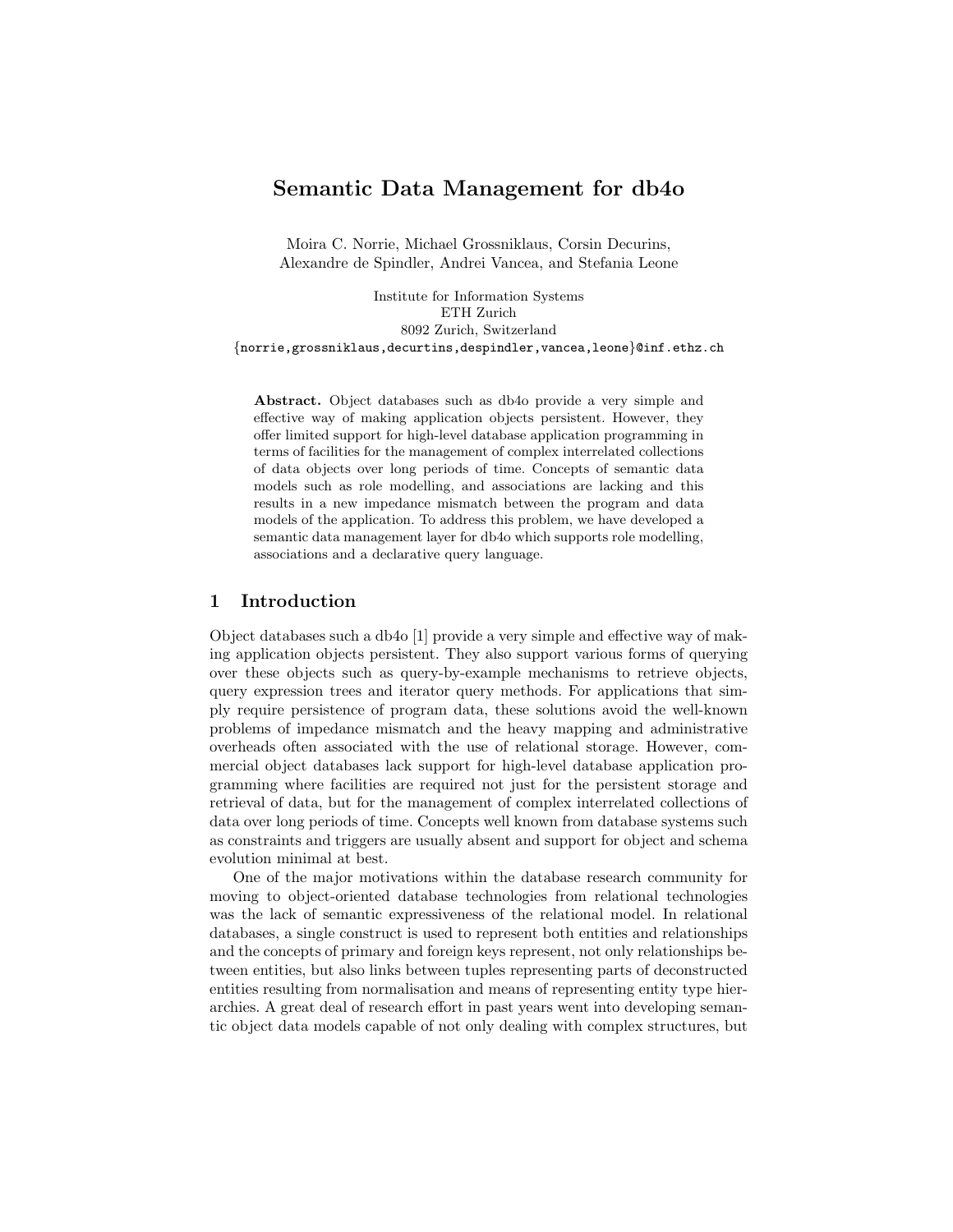also representing object role modelling, various forms of constraints and treating associations as first class constructs. However, although numerous research systems were built based on such models (e.g. [2–4]), they were considered mainly as prototyping or modelling tools and few of these concepts have made it into commercial object databases. One of the main reasons was that, although the impedance mismatch between the program and storage models disappeared, another one was introduced between the data and the program models since the former typically required a much more flexible type system than that found in object-oriented programming languages such as Java,  $C\#$  and  $C++$ .

Recently, there has been a revival of interest in object databases, in part due to the need for lightweight solutions in the rapidly growing market of mobile and embedded applications. We therefore think that it is time to revisit the issues of how to support complex data management based on object databases. In the Avon project [5], we have developed a semantic data management layer on top of db4o in order to raise the level of the application programming interface for the developers of information systems. We believe that the strength of a platform lies in the strength of the model that it supports and we therefore have based this layer on an existing semantic object data model that integrates features of extended entity-relationship and object role models with object-orientation [6].

In Sect. 2 we discuss the requirements of such a framework in terms of data modelling support. The main concepts of the OM data model on which the semantic data management layer is based are introduced in Sect. 3. The architecture of Avon is described in Sect. 4. Concluding remarks are given in Sect. 5.

# 2 Requirements

Object-oriented programming languages such as Java,  $C#$  and  $C++$  model application domains in terms of object classes that specify the set of stored properties and methods used to represent application entities. Class hierarchies represent the classification of entities into semantic groups and subgroups according to the specialisation and generalisation of application concepts. When an object is created, it is created as an instance of its most specific class. In most objectoriented programming languages, the association between an object and its class is fixed at the time of creation and is exclusive. Dependencies and interactions between objects of the same class or different classes are typically represented as attributes where the values are object references.

In database application programming, data is long-lived and an object is a representation of a real-world entity throughout its lifetime. Real-world entities can have multiple roles and these roles may change over time. Query and update operations may address specific object roles. The means of representing the classification of entities therefore needs to be flexible enough to allow an object to be associated with more than one role at the same time and to gain and lose roles dynamically. For example, a newly created document may be active and a draft, then cease to be active only to later be reactivated and a final version produced. At the same time, a document about database programming languages may be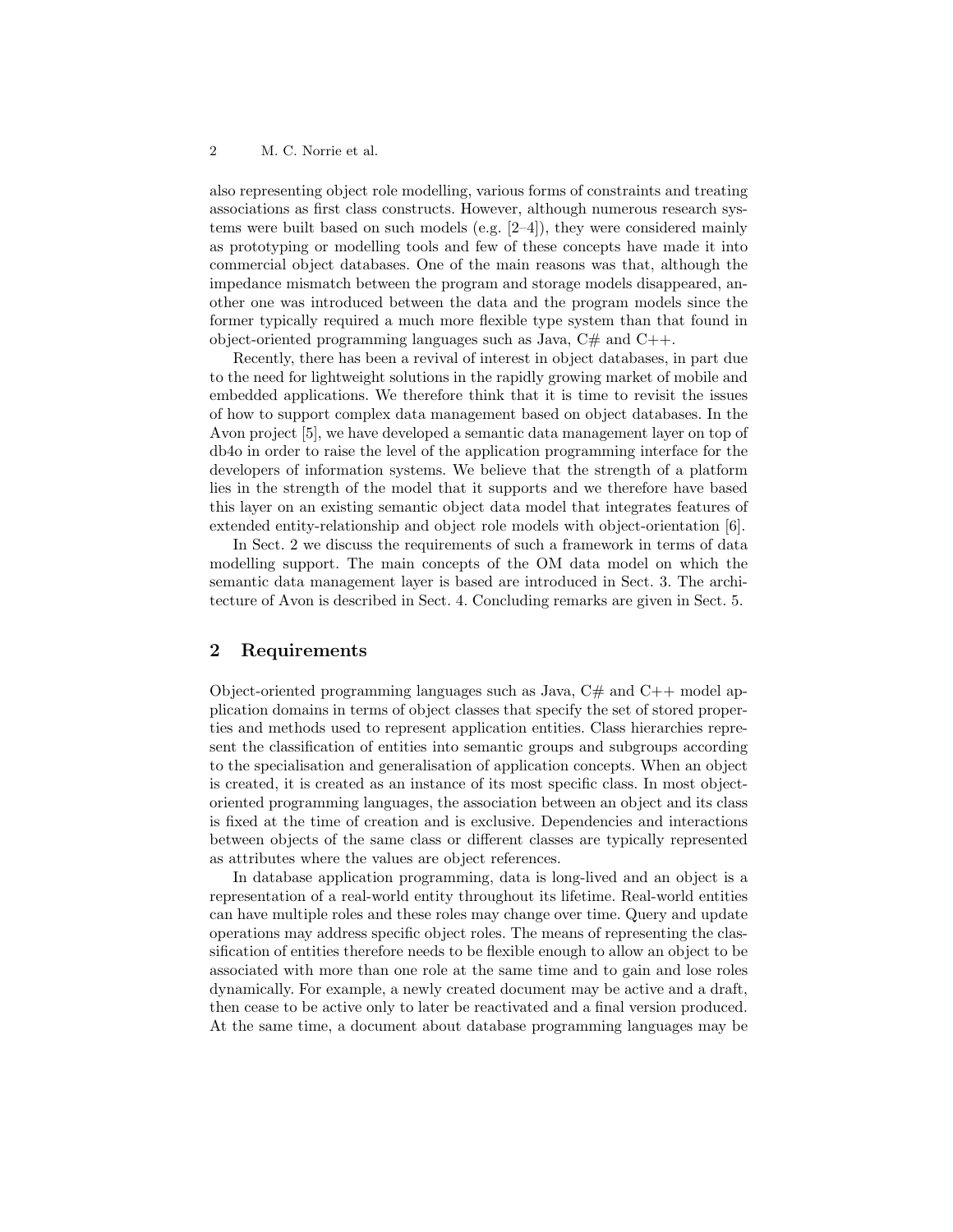classified according to the content as a programming languages document and then later also classified as an information systems document.

Further, the dependencies and interactions between objects are role-dependent and may themselves be specialised over role hierarchies. Thus a general association between documents and conferences may be specialised into *Submitted* for the relationship between drafts and conferences and *Published* for the relationship between final versions and conferences. Relationships between objects are regarded as two way associations that can be navigated in both directions. Query languages are generally declarative and based on operations over bulk structures. It is therefore convenient if both object roles and associations can be manipulated directly through operations on bulk structures rather than having to use iterators and pointer chasing. As an example, consider a query to find all documents which were rejected at least once before being published. Ideally, we would like to express this in terms of a simple difference operation of the form *Submitted* − *Published*, taking the documents of the resulting set of pairs representing the association to obtain the required set of documents.

From the above discussion, we can identify some key data modelling requirements for database applications. We now consider each of these in turn and what it implies for an object database system.

#### Role Modelling

Since entities may have several roles simultaneously and different roles are associated with different object classes, *multiple instantiation* must be supported at the level of the type system. This means that objects may have multiple types where these types may belong to different paths within the type hierarchy. Further, to support object evolution, it must be possible for objects to gain and lose types dynamically. These requirements are in direct conflict with the type systems of most object-oriented programming languages which is a welldocumented issue, see for example [7–11]. Several solutions have been proposed which rely on creating explicit associations between objects and role-based properties rather than relying on the type system to represent these (e.g. [10, 12]). This means that either the data management layer effectively re-implements type management or certain aspects of type checking are lost when it comes to dealing with roles. It also sharply distinguishes between types which represent fixed roles such as document and those which can be gained and lost such as draft. While this sharp distinction can be positive in terms of controlling object evolution, it results in a loss of uniformity in terms of how roles are handled. It also restricts schema evolution in that it is not easy to change a fixed role into a dynamic role and vice versa. In the software engineering world, this problem of object role modelling is addressed partially through the proposed use of the delegation design pattern [13] or explicit role modelling frameworks [14]. However, again, this is really a way around the problem based on splitting the fixed part of an object from the potentially dynamic role-based parts rather than an ideal solution. Without introducing fundamental changes to object-oriented programming languages such as introduced in database programming languages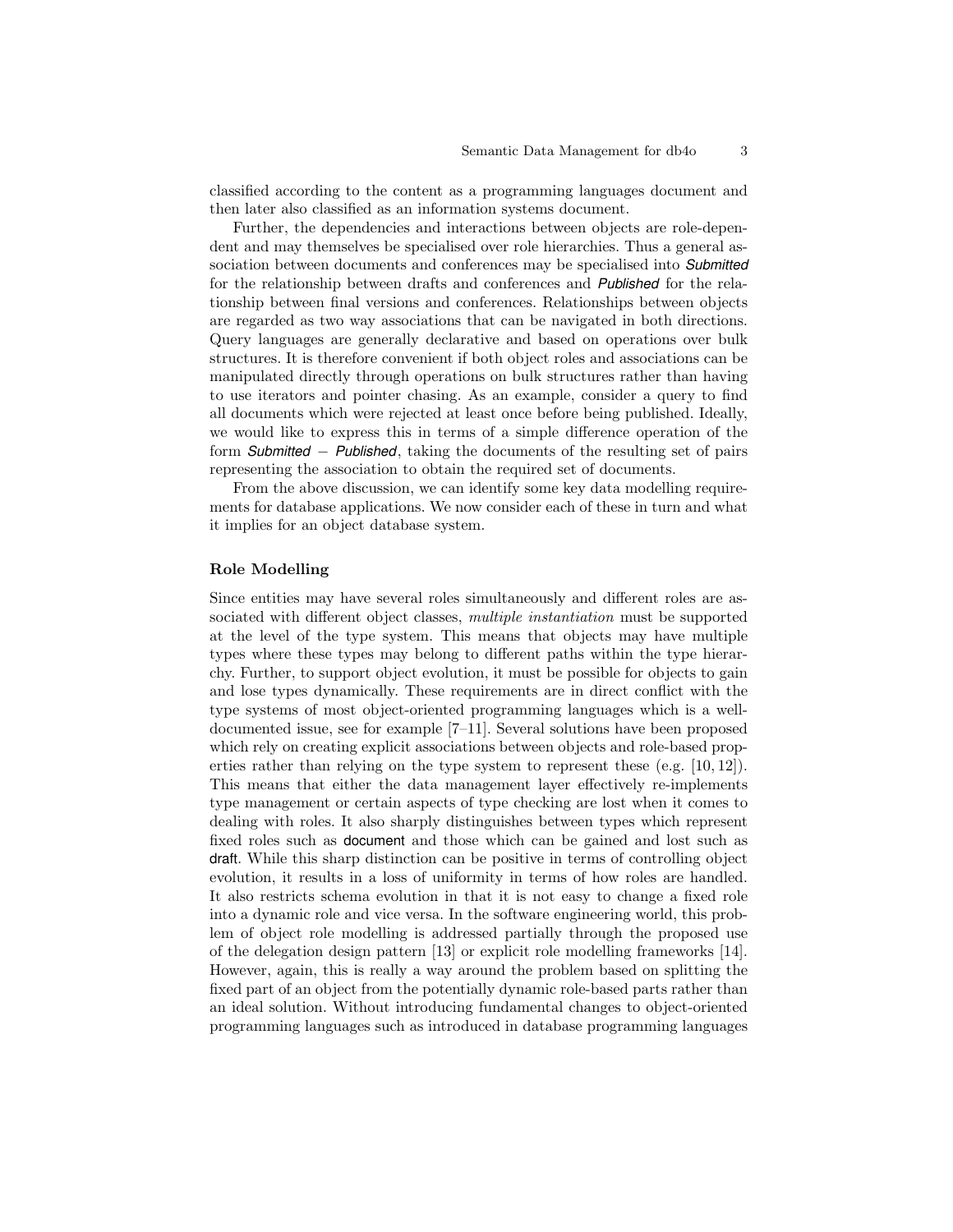such as Fibonacci [8], the tension between the data model abstractions and those of the programming language type system cannot be avoided. Our approach is to relieve the tension by introducing a two-level model that distinguishes typing from classification and deals with representation issues and programming language concepts at the lower level and data modelling concepts at the upper level. This enables database objects and types to be dynamically composed from programming language object instances at runtime in a manner that supports the flexibility required for object role modelling in a database application.

#### Associations

Representing relationships between objects as a separate construct has several advantages over the use of reference attributes. First, it is easier to ensure the consistency of binary associations since they are represented in a single place. Secondly, it enables associations to be manipulated as bulk structures and therefore can support both high-level operations over associations as well as navigational-style processing. Last, but not least, the use of a separate association construct encourages modularity and re-usability in applications. The proposal to make relationships a first-class construct in programming languages has also been around for a long time (see e.g. [15, 8]). Interestingly, in some objectoriented database systems, for example Objectivity/DB [16], binary associations are represented internally as separate constructs to facilitate consistency maintenance, but are modelled as pairs of reference attributes in the object classes involved in the relationship. We believe that this separation of entities from their relationships should also be visible at the application programming level for the reasons given above. Our approach is therefore to introduce an association construct at the data management level to represent relationships between application objects explicitly rather than as reference attributes embedded within classes at the type level.

#### Ad-hoc Declarative Querying

Object-oriented database systems stand at the intersection of the domains of information systems and software engineering and address requirements from both fields. As a consequence, the users working with object-oriented database systems can be software developers as well as database designers and administrators. Clearly, these two user groups have very different backgrounds and skills. Past and current object-oriented database systems have always put an emphasis on supporting the needs of developers such as an object-oriented data model together with the features traditionally known from software engineering. The needs of database designers and administrators, however, have often been neglected in comparison. Apart from functionality readily associated with database systems such as persistence, secondary storage management, concurrency control and recovery facilities, the presence of an ad-hoc declarative query language is maybe the most important requirement for database experts [17]. Often, members of this group of users are not skilled in object-oriented programming and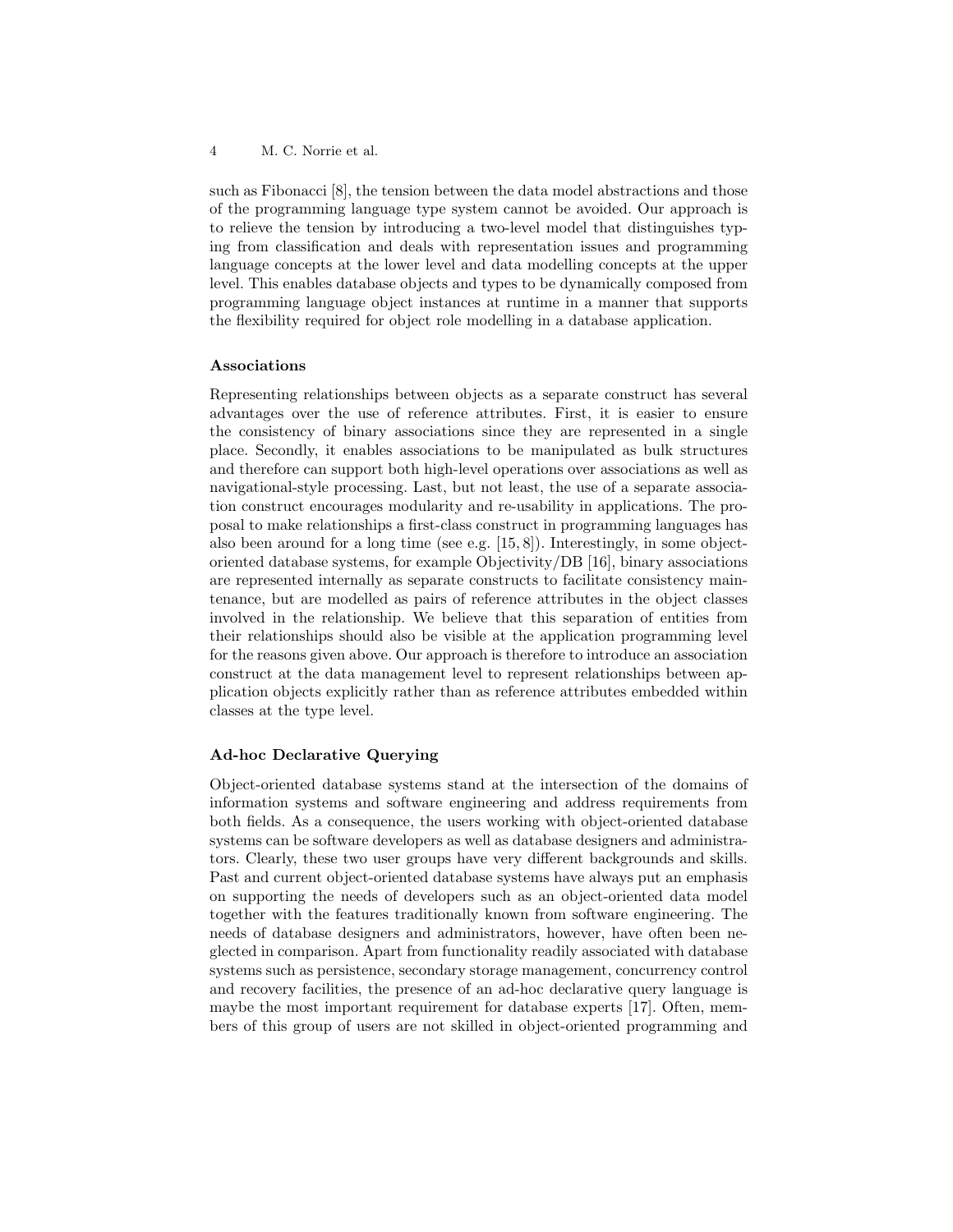need to be provided with a high-level language that enables them to easily access and browse the content of a database as well as configuring and tuning the database system itself. The need for such languages has also been recognised by the ODMG Standard [18] that proposes OQL as an object-oriented query language to serve this purpose. Unfortunately, few vendors have chosen to implement the full functionality of OQL in their products in the past. Retrospectively, the failure to do so is often seen as one of the many factors why object-oriented database systems had difficulties to compete with their relational counterparts. Apart from an application programming interface, we therefore feel that it is important to offer a declarative object-oriented language to define, manipulate and query databases.

### 3 OM Data Model

The OM model was developed in the early 90s with the intention of bridging the gap between the semantic object models proposed for conceptual modelling and the data models of object-oriented database management systems. It was therefore important that it be semantically expressive and support key modelling abstractions [19, 20], while being amenable to efficient implementation. As proof of concept, over the last decade, there have been a number of implementations of the model based on different storage technologies, including native, relational and object storage systems [21, 4]. In parallel, specific OM languages have evolved to support data definition, querying, data manipulation and method implementation. More recently, a focus of the research within our group has been to use these systems as experimental research platforms to investigate how concepts to support domains such as web engineering and mobile computing can be integrated into database systems through an extension to the metamodel.

While the model and approach can be considered successful in terms of our experiences in using the systems as platforms for teaching and research, alongside the development of various applications, there are clear limitations in terms of scalability and adoption. The problems of scalability stem simply from a lack of resources to investigate in detail mechanisms for query processing, index structures, transaction management, distribution and storage management that would ensure good performance in the case of large-scale systems. These issues would need to be addressed if the systems were to be considered for release outside of the research community, but they are not the only factors that would limit the interest of application developers. Generally, developers want to work with familiar paradigms and languages and, ideally, would like an integrated programming environment with support for data management rather than having to interface to stand-alone database systems.

With the emergence of db4o, we noted that while there were many advances over earlier object-oriented database systems in terms of ease of application development, the underlying data model was the same, namely the abstractions offered by the type systems of languages such as Java and C#. We wanted to show how better support for database application programming could be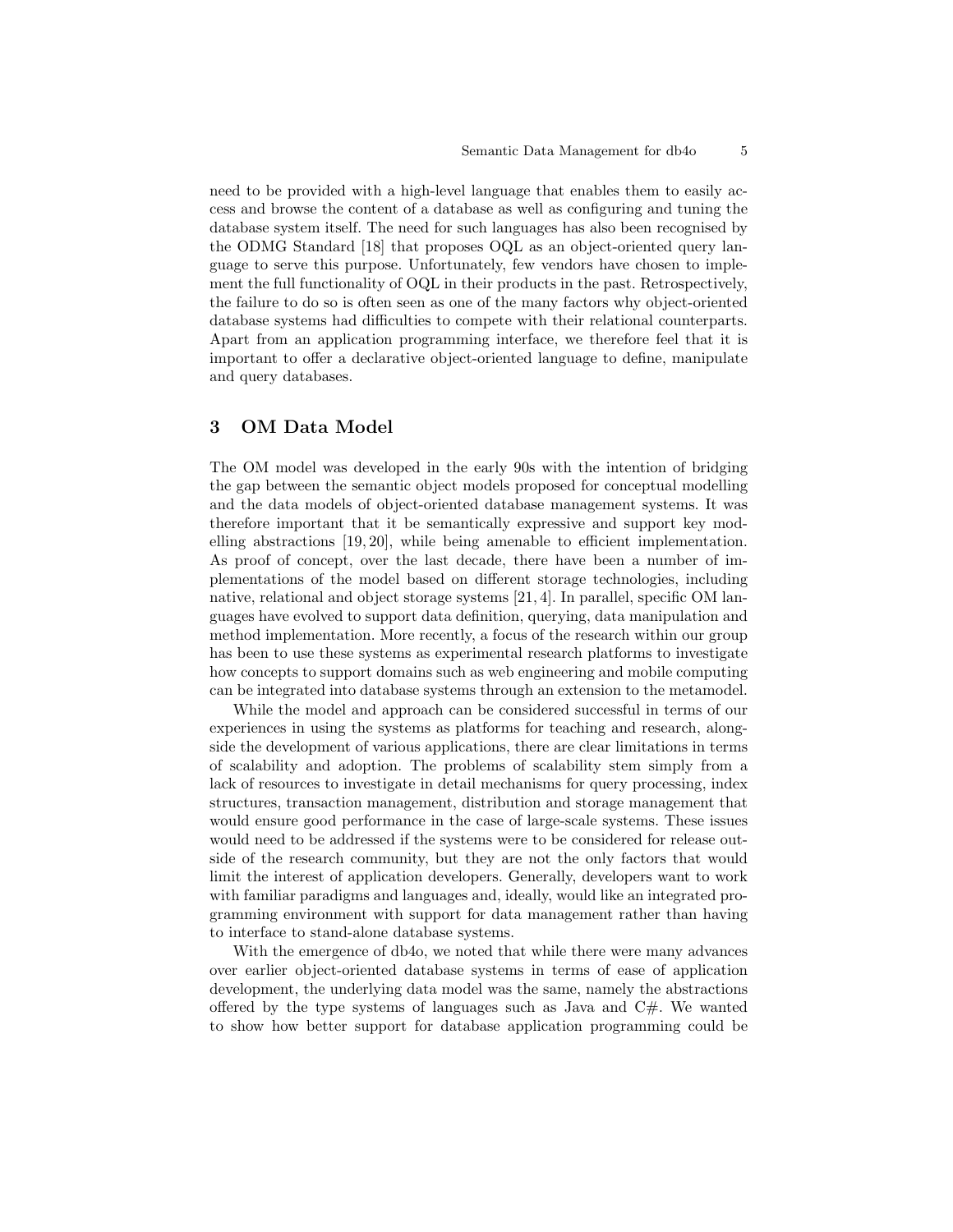#### 6 M. C. Norrie et al.

achieved by building a semantic data management layer on top of db4o. The OM model provides an ideal basis given its positioning between semantic data models and object-oriented database systems. At the same time, it allowed us to build on the efforts of the db4o development community in providing a persistent object store. It also enables us to address the needs of Java application developers directly by providing them with a framework to support database application programming within their development environment.

Having provided the background to our approach, we now introduce the main concepts of the OM data model. Essentially, the OM data model is an integration of the well-known Entity-Relationship (E/R) model [22] and object-oriented models, but it should be noted that it has both operational and structural components. It builds on the notions of application entities and relationships familiar from  $E/R$  models. However, in contrast to the  $E/R$  model where the notions of entity types or entity sets are often used interchangeably, OM introduces a clear separation between the typing and the classification of entities. This distinction is achieved using a two-level model. On the lower level, types describe the representation of entities, whereas the upper level captures the semantics of entities using collections to represent semantic groupings.



Fig. 1. OM type schema example

Each object is defined by at least one object type that specifies the attributes and methods of its instances. Object types can form type hierarchies that are built using inheritance between supertypes and subtypes as shown in Fig. 1. In contrast to most existing object-oriented systems, OM supports the concepts of multiple inheritance and multiple instantiation. Therefore while the type graph in the figure may look similar to those of typical object-oriented programming languages, a major difference is that it would be possible to create an object which is an instance of all types in that graph. This would allow us to represent the fact that an SVG document is on the one hand an XML document, but at the same time also a figure with a caption. Objects and object types are dynamically composed at run-time from information and type units, respectively, which allows this flexibility. Objects can also gain and lose types dynamically.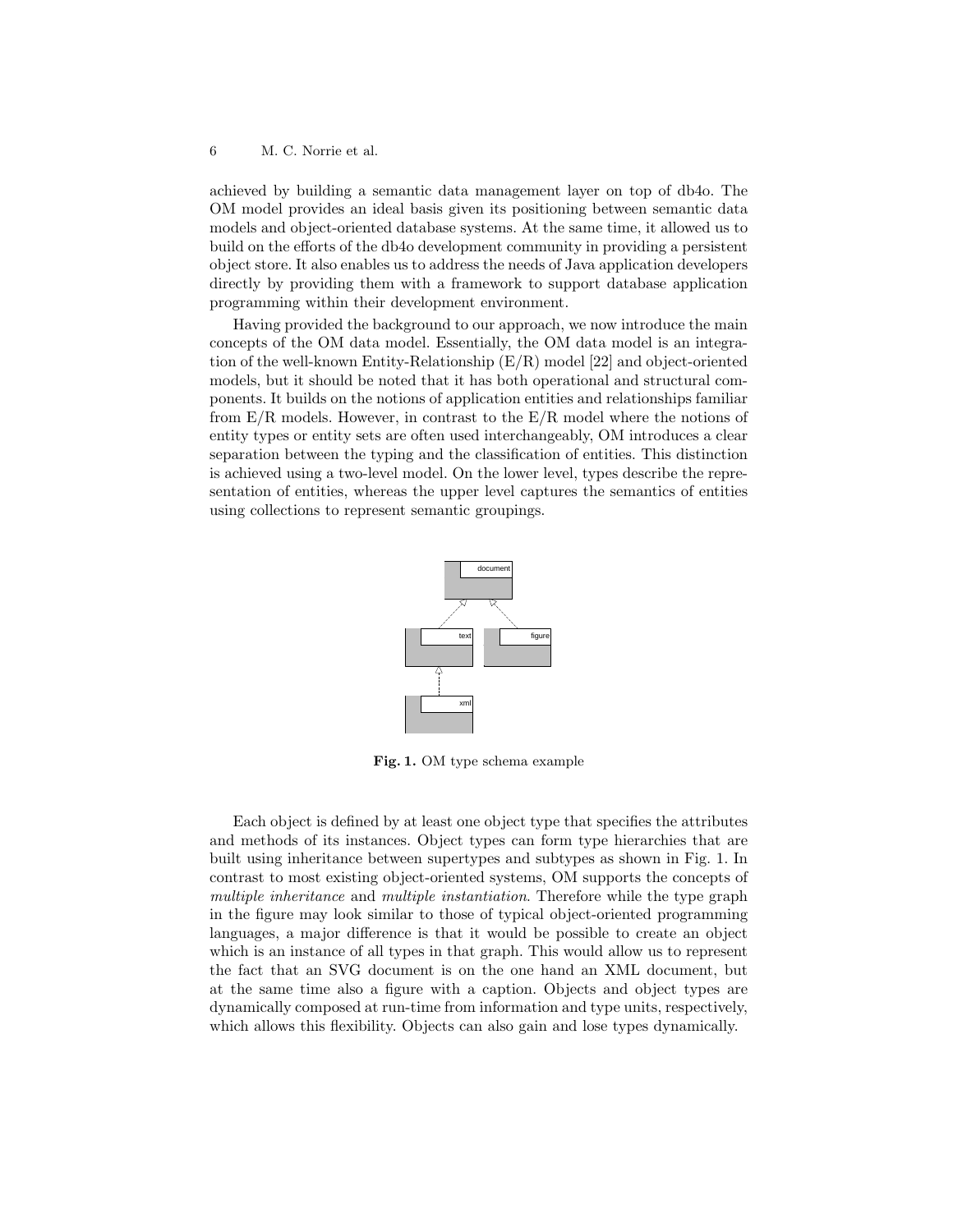Objects are classified through membership in collections. As an object can be a member of multiple collections at the same time, the OM data model is said to support *multiple classification*. Each collection has a member type that governs which objects can be contained in the corresponding collection. The member type also determines the default view of objects when accessed in the context of that collection. Just as types can be specialised through subtypes, the classification of objects can be specialised through subcollections. A collection may have multiple subcollections and supercollections. Classification constraints such as **disjoint**, **cover**, **partition** and **intersect** may be placed over these collection families. For example, in Fig. 2, the collection Documents has five subcollections. On the right-hand side, subcollections Drafts and Finals are used to classify documents according to their state. Since each document must belong to exactly one of these two subcollections, a **partition** constraint is placed over them. On the left-hand side, documents are classified according to semantic content, i.e. the topic. In this case, we have only two topics and a **cover** constraint placed over them says that each document must belong to at least one of these, but it may possibly belong to both. The fifth subcollection ActiveDocuments is a collection of documents that users are currently working on.



Fig. 2. Example of an OM classification schema

These five subcollections can be considered as providing three alternative classification views over documents according to status, currency and topic. A document can belong to several subcollections to represent its multiple roles. Thus a document can be active, a draft and about database programming languages and so classified under both topics. Objects can gain and lose roles by adding them to and removing them from collections. This may in turn propagate changes at the type level to ensure that the object has the correct member types. Note that since it is not required that a collection be defined for each type and it is possible to have multiple collections with the same member type, the typing layer and the classification layer are almost independent of each other.

A feature of the OM model stemming from the object-oriented programming world is the fact that collections can have different behaviours. Collections can either be sets, bags, rankings or sequences depending on whether they can contain duplicates and are ordered or unordered. A set is an unordered collection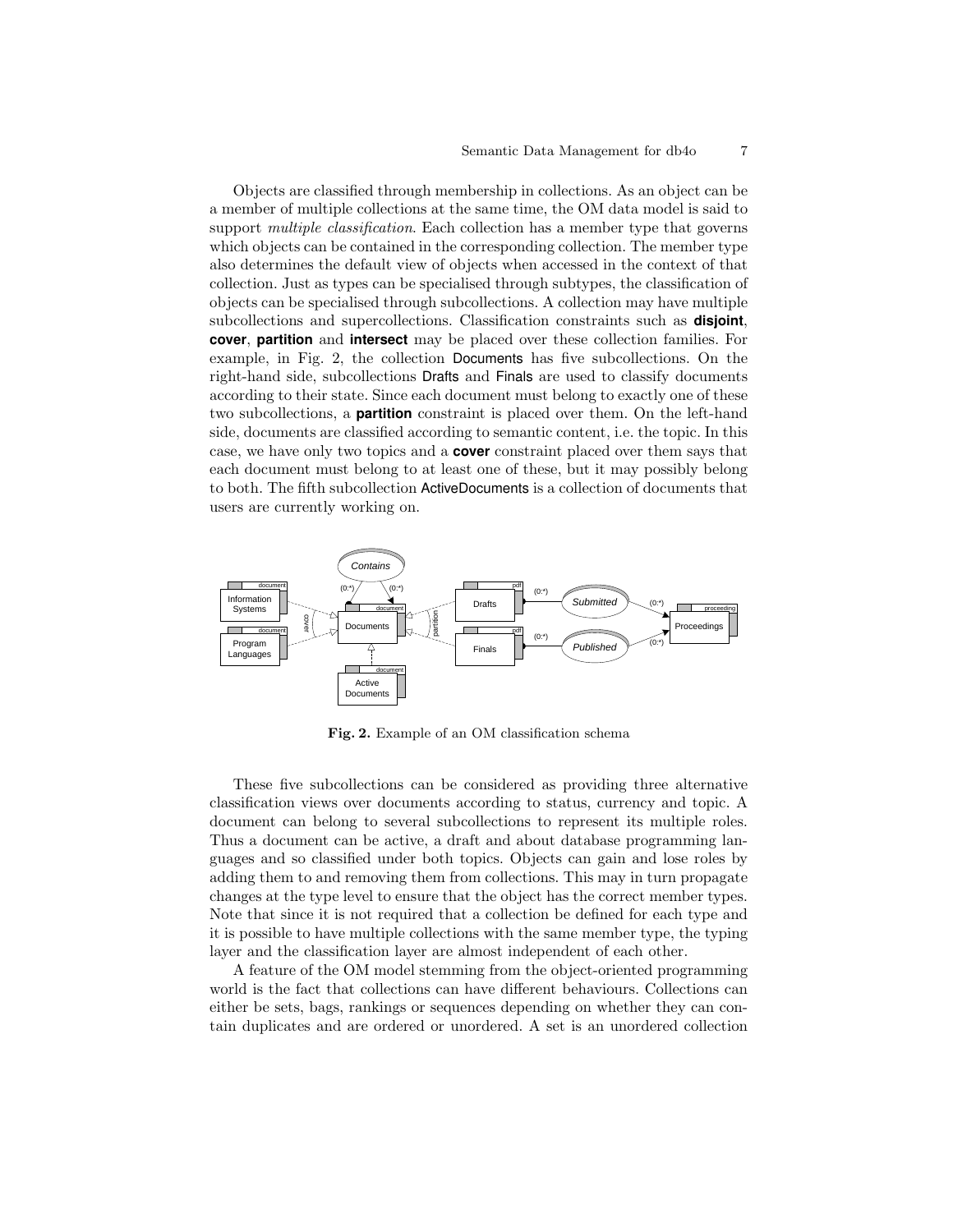with no duplicates. A bag is unordered but may contain duplicates. A sequence is ordered and can contain duplicates, whereas a ranking is ordered but cannot contain duplicates. All operations over collections and also the classification constraints have been generalised over sets, bags, sequences and rankings.

Relationships in OM are represented by associations that are defined in terms of a source and a target collection together with cardinality constraints. Figure 2 shows three associations—*Submitted* with source Drafts and target Proceedings, *Published* with source Finals and target Proceedings, and *Contains* with Documents as both source and target. Associations are a first-order concept of the model and are defined as *n*-ary collections with  $n > 1$ . For example, the association *Submitted* would be a binary collection with pair values of the form  $(d, p)$  where  $d$  is a member of Drafts and  $p$  is a member of Proceedings. Associations can also be specialised over roles. For example, the *Submitted* and *Published* associations could have been defined as subcollections of a general *AuthoredFor* association between Documents and Proceedings.

OM data models can be specified graphically using the notation shown in the above figures or using a textual definition language. This data definition language is a subset of the Object Model Language (OML) [23] which also encompasses a data manipulation and a query language. The query language is based on a collection algebra that defines a set of operators to manipulate and process collections and associations. Apart from being used for data definition, manipulation and querying, OML also serves as a declarative object-oriented implementation language for the methods of database objects as well as for database macros and triggers. As stated at the beginning of this section, a family of data management systems have been built that allow OM data models to be implemented directly. All systems were based on an OM metamodel and, in these systems, all data and metadata is represented as objects to allow maximum flexibility.

It is beyond the scope of this paper to describe all aspects of the OM model in detail, especially the generalised semantics of the constraints over collections and also the algebra and associated languages. Further details of the OM model can be found in [6, 4]. The remainder of the paper gives an overview over the architecture of the semantic data management layer that was developed for db4o based on this model.

# 4 Architecture

The architecture of the Avon framework is composed of three main layers. The lowest is the storage layer which takes care of object persistence. On top of the storage layer, the model layer implements the OM data model presented in the previous section. Finally, the interface layer maps the concepts of the model layer to an application programming interface that, similarly to JDBC, is shared by all implementations of the OM model. Thus, the semantic richness of the OM data model is made available to client applications which are required to interact with the interface layer only. Figure 3 shows the layered architecture of Avon and its main components.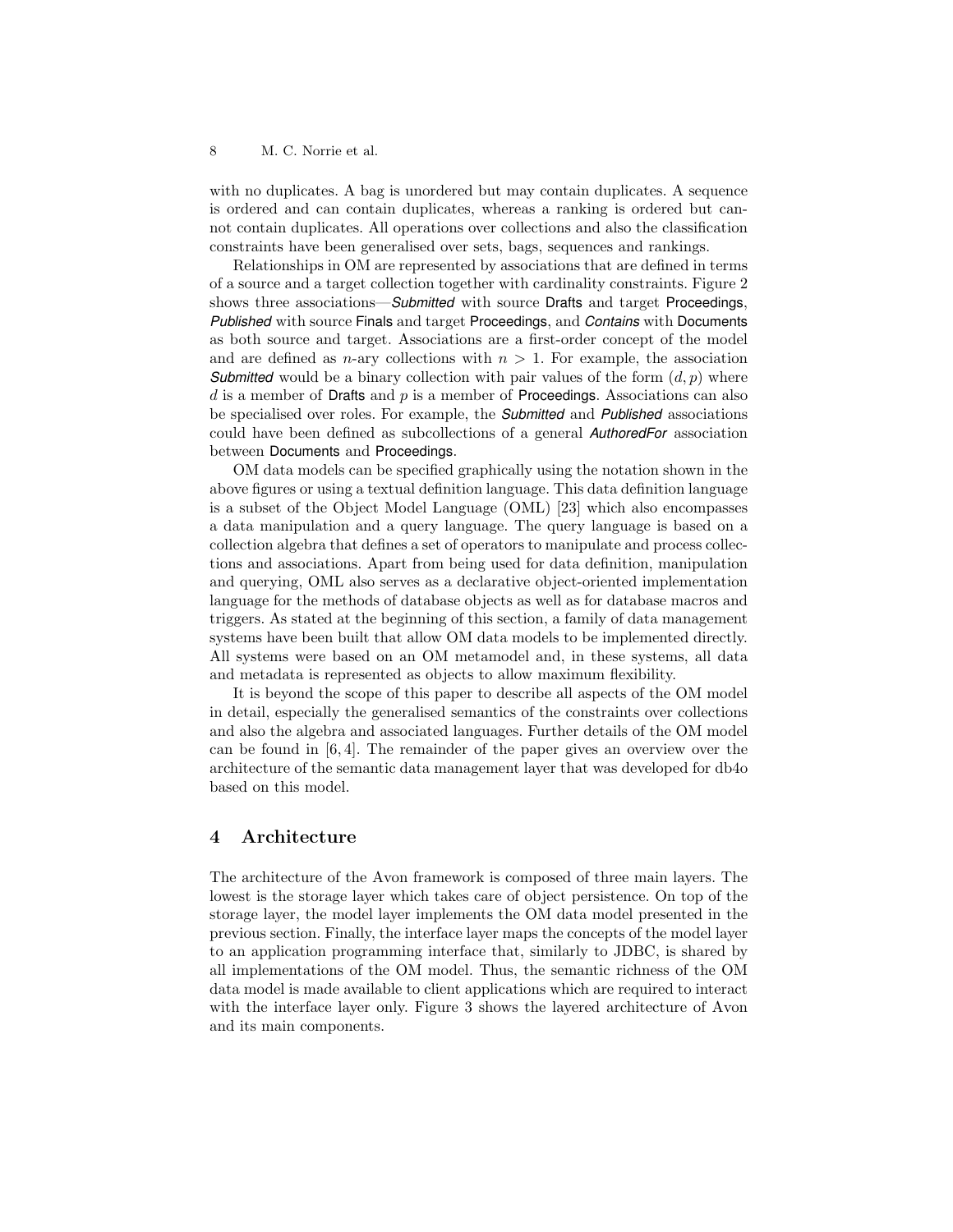

Fig. 3. Avon architecture

The storage layer encapsulates all matters of persistence by defining its own concepts for storage management and then using the db4o object database to actually store the corresponding objects. The Storage Management interface component is used by the model layer to insert, retrieve, update and delete objects. Data is passed to this interface component following the concepts defined within the *Storage Model* component. The *Query Engine* component of the storage layer is used by components of the model layer to post queries and get their results. It is responsible for query optimisation and processing. A low level Index Management component builds and maintains index structures at the level of the concepts defined within the storage model based on the index facilities offered by db4o. Also, the query engine is responsible for managing temporary objects such as collections containing query results that are too large to fit into the memory.

The concepts of the OM data model are implemented within the Object Model component of the model layer. Its main task is to provide a representation of the OM concepts using the Java object model. The event model features its own concepts such as event types, handlers and triggers which are pooled within the *Event Model* component. Both of these components provide the Java classes representing their concepts, therefore enabling client applications to access their functionality and manipulate the data that they hold. Consequently, together with the database interface, OML components and external events, they form the complete interface offered to client applications. The database interface methods take and return objects of the types defined in the object and event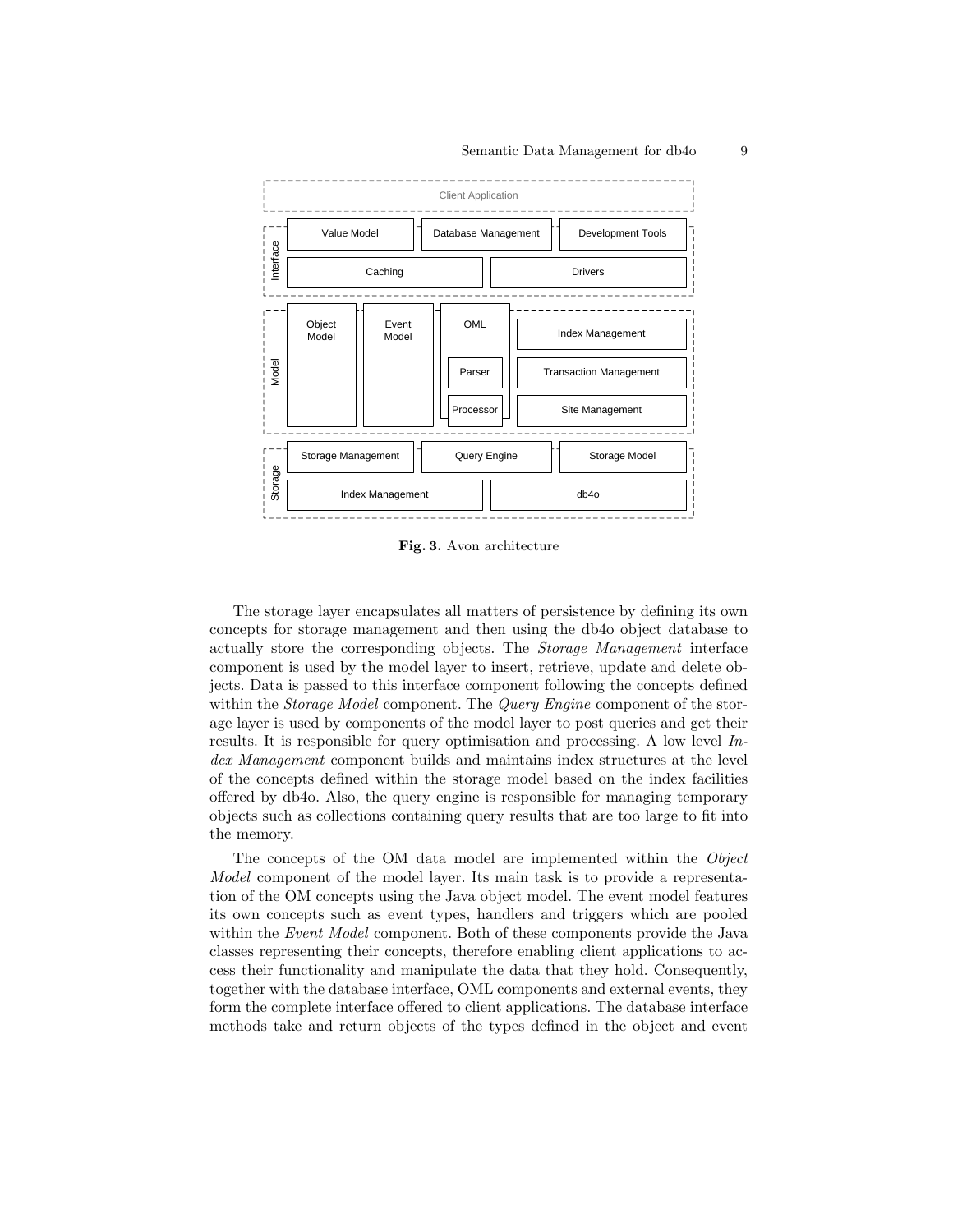#### 10 M. C. Norrie et al.

models. The OML component provides the Object Model Language (OML) consisting of an algebraic query language, operation programming language as well as a data definition and manipulation language. OML scripts can be evaluated interactively using a database console or in terms of stored object methods and database macros. In both cases, the statements are parsed by the Parser module and interpreted by the Processor using the query engine of the storage layer.

The model layer also has components for index, transaction and site management. The Index Management component builds and maintains an index at the semantic level of the OM data model, while the Transaction Management component enables different concurrency control strategies to be implemented and deployed. Finally, the Site Management component encapsulates connectivity and communication among multiple database instances. In particular, it is used for the dissemination of events in the case that event triggers and handlers are located on different instances.

The Avon database system can be accessed by client applications through two main interfaces. One is the interface layer shown at the top of the figure and the other is the previously mentioned database console that forwards input directly to the OML component of the model layer. Based on a Value Model that determines the representation of all values that can occur within the OM data model, the interface layer provides a programming interface to client applications. Apart from creating, retrieving, updating and deleting objects, the interface layer also provides functionality to create, manage and delete databases through the Database Management module. Behind the scenes, the interface layer takes care of transparently caching objects that have been previously retrieved or created by the application to avoid unnecessary communication with the model layer. This cache is particularly important if the model and the interface layer are separated by a network. The issue of cache coherency is addressed using the trigger mechanism of the event system that allows objects in the cache to be invalidated when they change in the database. Finally, based on the interface layer, the Avon system also provides a set of development tools such as a management interface based on Eclipse and a lightweight database browser.

Figure 4 illustrates how the document concept of the application scenario presented in Sect. 3 is managed by the Avon semantic data management system. The application interfaces with the system using the Document class that offers high-level methods to access the fields of the corresponding object type. As can be seen from the figure, the class on the interface layer wraps an instance of class OMObject on the model layer.

Since the OM data model is semantically richer than the Java object model, it is not possible to map application concepts directly to Java objects. Therefore, class OMObject is the representation of an object as defined by the OM data model providing the required semantics. For example, methods dress() and strip() account for the possibility of having dynamically typed objects by allowing instances to be added to and removed from objects. Instead of high-level setter and getter methods as found in class Document, class OMObject provides generic methods to access attributes, namely setAttributeValue() and getAttributeValue().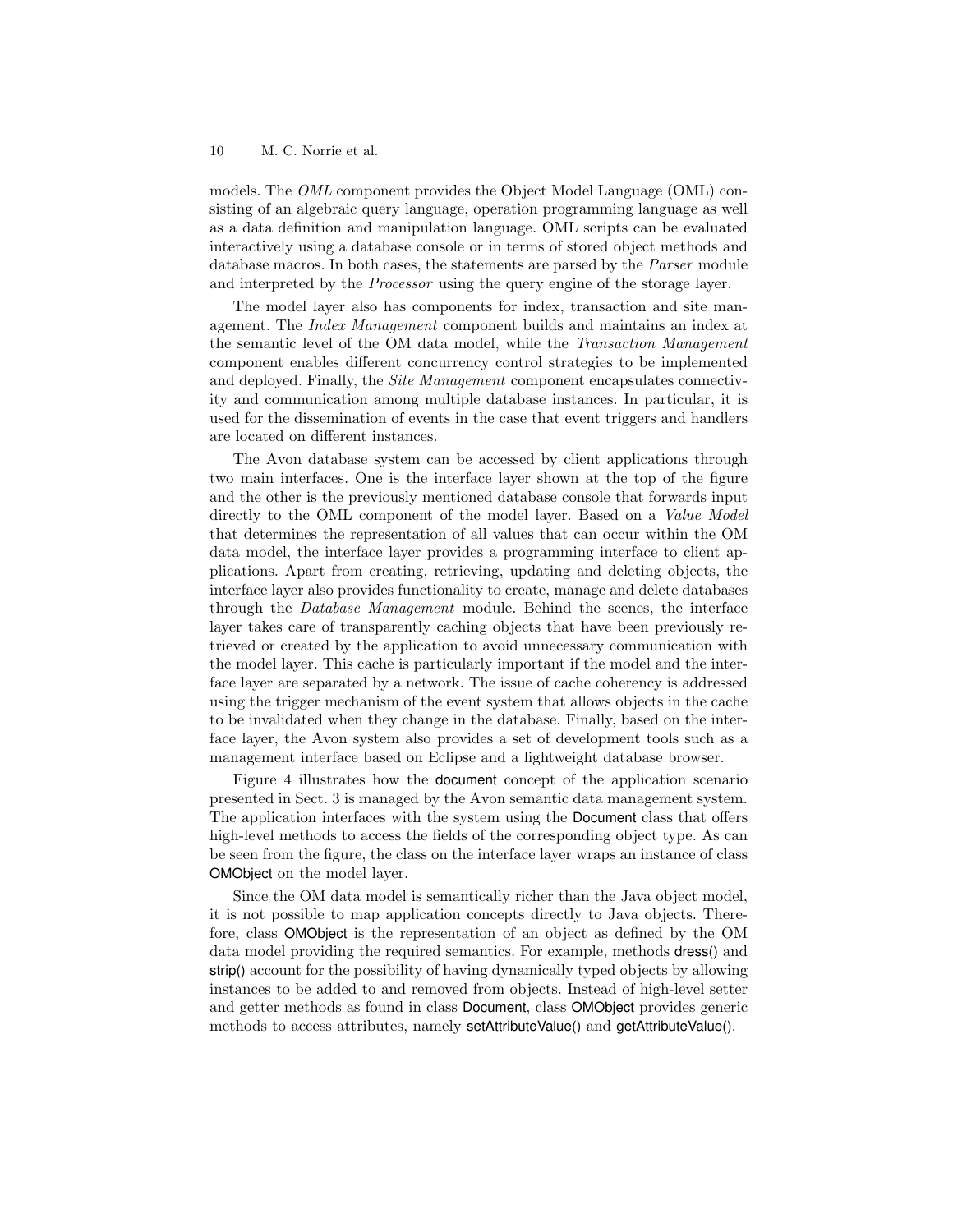

Fig. 4. Avon layers example

Instead of storing an object as a single data unit, the storage model of the storage layer uses the notion of information units represented by class InformationUnit to manage objects at the physical level. As discussed, the OM data model supports dynamic multiple instantiation and therefore an object can have a set of types that evolves over time. To cope with this requirement, each information unit managed by the storage layer corresponds to one object type and persists the values defined by this type. At run-time, the object is then dynamically composed from the instances of class InformationUnit associated with an instance of OMObject, according to the role in which the object is accessed.

# 5 Conclusions

We have revisited the issues of how to integrate database and programming language concepts in order to support the development of database applications within an object-oriented programming language such as Java. While seamless object persistence and querying mechanisms such as those provided in db4o are essential, we explain why they are not sufficient. Key modelling abstractions of object data models such as roles and associations as well as an ad-hoc declarative query language are necessary to represent the semantics of application entities throughout their lifetime and also support notions of modularity and reusability in application development. We describe how we have addressed this by developing a database application programming framework for Java programmers by building a semantic data management layer on top of db4o.

## References

- 1. Paterson, J., Edlich, S., Hörning, H., Hörning, R.: The Definitive Guide to db4o. Apress (2006)
- 2. Missikoff, M., Toiati, M.: MOSAICO A System for Conceptual Modelling and Rapid Prototyping of Object-Oriented Database Applications. In: Proceedings of ACM SIGMOD International Conference on Management of Data. (1994)
- 3. Jarke, M., Gallersd¨orfer, R., Jeusfeld, M.A., Staudt, M., Eherer, S.: ConceptBase – A Deductive Object Base for Meta Data Management. Journal of Intelligent Information Systems 4(2) (1995) 167–192